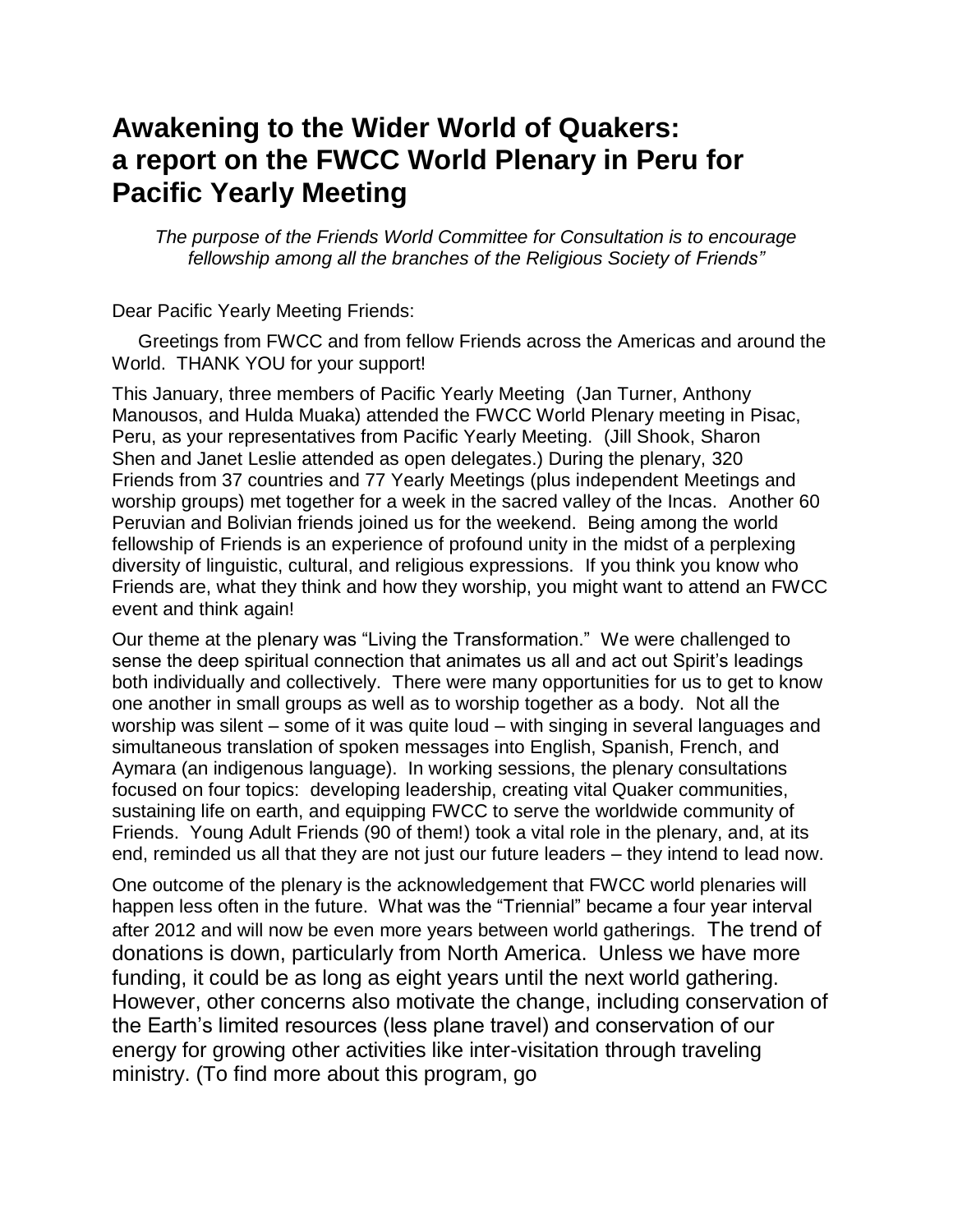## to [http://fwccamericas.org/about\\_us/programs/images/FWCC\\_app\\_Traveling](http://fwccamericas.org/about_us/programs/images/FWCC_app_TravelingMinistryCorps.pdf) [MinistryCorps.pdf](http://fwccamericas.org/about_us/programs/images/FWCC_app_TravelingMinistryCorps.pdf)

In the meantime, our more local FWCC Section of the Americas continues to plan consultations every other year (next year in Pittsburgh), with local events in between. As we encourage younger Friends to represent us, we need to remember to budget for their travel in the Americas and beyond!

Environmental concerns increasingly concern Friends globally. Following the 2012 *Kabarak Call for Peace and Ecojustice*, this world plenary approved a minute on "*Living Sustainably and Sustaining Life on Earth*," which calls for action at the FWCC level, at our yearly meetings, and as individuals. At the world level, the minute asks FWCC to invest its funds ethically, share Quaker experiences with other faith groups, seek ways of connecting Friends worldwide that are sustainable, and facilitate dissemination of training materials on sustainability issues. At the yearly meeting level, the minute asks us here at PYM to (1) initiate at least two concrete actions on sustainability, (2) support individuals and groups in Meetings who feel called to take action on sustainability, and (3) support the work done on by Quaker organizations such as the Quaker United Nations Office to support sustainability. Finally, the minute asks individual Friends to share their experiences of living sustainably on the "sustainability webpage" of the Quakers in the World Website [\(http://www.quakersintheworld.org/\)](http://www.quakersintheworld.org/). The full text of the minute is available at [http://fwcc.world/fwcc-news/living-sustainably](http://fwcc.world/fwcc-news/living-sustainably-and-sustaining-life-on-earth-the-minute-from-the-plenary)[and-sustaining-life-on-earth-the-minute-from-the-plenary](http://fwcc.world/fwcc-news/living-sustainably-and-sustaining-life-on-earth-the-minute-from-the-plenary) and contains an addendum with suggested individual, monthly meeting, and yearly meeting actions.

The world plenary epistle ends with these words: "We are one. We are one in the spirit of God which does not wash away or hide our differences, but allows us to celebrate them and enables us to move beyond the spiritual boundaries that may separate us. … Through listening deeply and tenderly to each other and to God we reached a place where we can hear and sense where the words come from even when we may not understand the tongue they are spoken in." Amen to that! At one moment during worship, we all listened with rapt attention to impassioned words spoken in Aymara, the native language of Peruvian and Bolivian Friends.

The epistle ends: "The work of FWCC depends on us all. In order to continue it, we encourage Friends, meetings … and Yearly Meetings to contribute financially to and participate in building connections between Friends." This year's plenary faced a challenge when visa issues threatened to block participation by East African Friends. Immediate action by the world community enabled our East African Friends to arrive, but at an \$29,000 unexpected expense. FWCC asks Friends to help replenish this deficit. See details at: [http://fwcc.world/fwcc-news/special-fwcc-pisac-travel-appeal.](http://fwcc.world/fwcc-news/special-fwcc-pisac-travel-appeal)

**Would you like to learn more about FWCC?** Please contact Anthony Manousos at interfaithquaker@aol.com. We are offering two interest groups during the PYM annual session about FWCC and the world